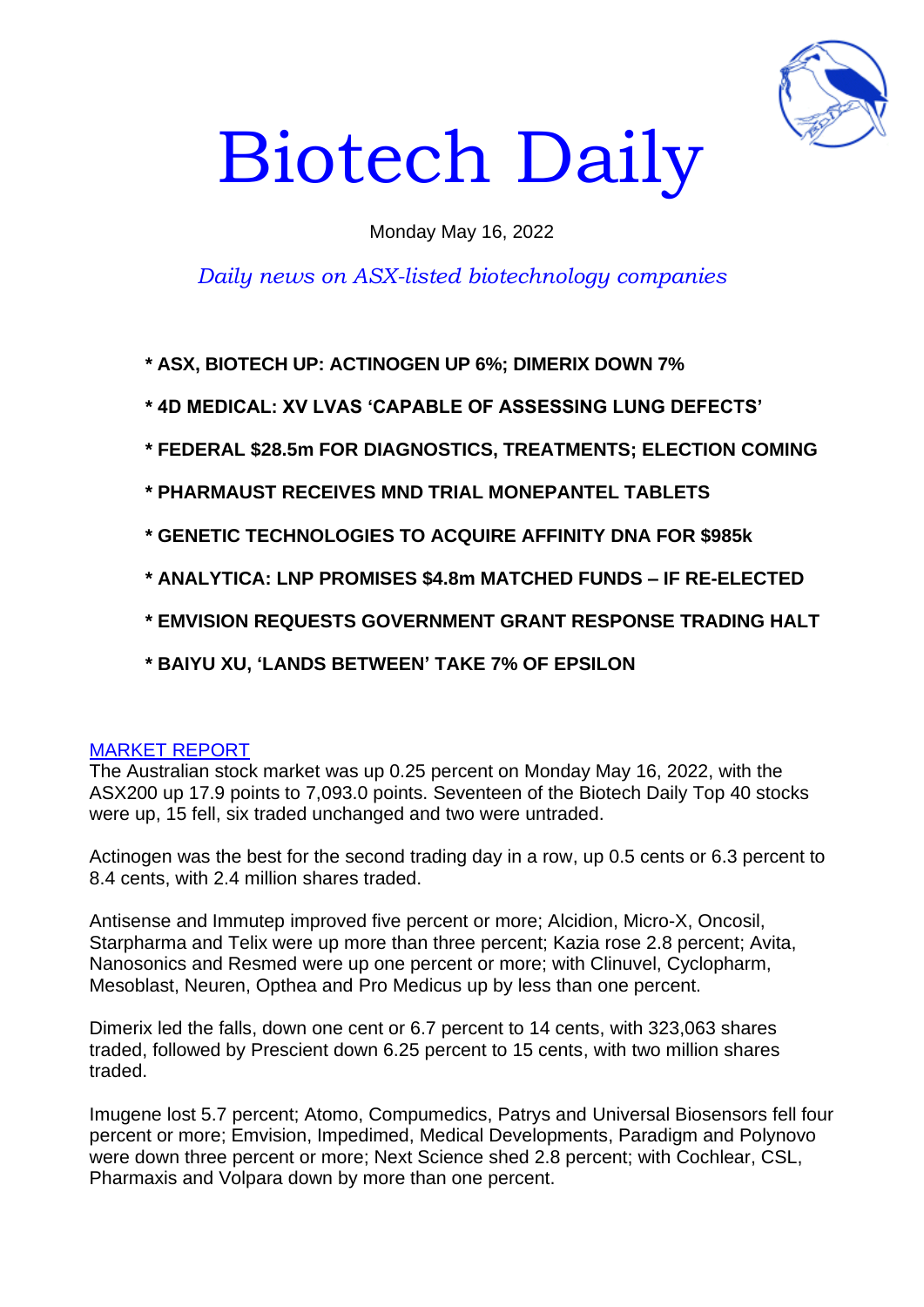## 4D MEDICAL

4D Medical says its 15-patient study of its XV lung ventilation analysis software (LVAS) showed its capability of assessing regional lung ventilation defects.

Last year, 4D Medical said that the Baltimore, Maryland-based Johns Hopkins School of Medicine had begun recruiting participants for its XV LVAS trial (BD: Jun 29, 2021). Today, the company said that it studied 15 patients with a varying levels of chronic obstructive pulmonary disease severity who received XV LVAS scans twice during the study, as well as other assessments of lung function including computed tomography. 4D Medical said that the key results of the study were that its XV technology-derived metrics corresponded with chronic obstructive pulmonary disease (COPD) severity, its XV technology-derived measures of regional lung function in COPD subjects showed reproducible results during repetitive examinations, that patho-physiological insights were identified and had application in both clinical and research settings, and that its XV LVAS scans could assess regional ventilation defects.

4D chief executive officer Dr Andreas Fouras said the trial showed that XV Technology had "significant promise as a tool to phenotype or classify COPD disease, which is critical for optimizing treatment therapies".

The company said that it presented the study findings at the American Thoracic Society meeting in San Francisco on May 15, 2022.

4D Medical fell three cents or four percent to 72.5 cents.

#### FEDERAL GOVERNMENT

The Federal Government says it will grant \$25.8 million from the Biomedical Translation Fund for several projects to "improve diagnostic and treatment services".

A media release from Federal Health Minister Greg Hunt said Melbourne's Occurx would receive about \$8 million, Perth's Oncores would receive more than \$4.1 million, \$8.9 million would go to the Researcher Exchange and Development within Industry (REDI) program, and a further \$4.8 million "to explore improvements into the diagnosis and treatment of artery blockages and endometriosis" for Australian universities' research. A Federal election will be held this Saturday, May 21, 2022.

#### PHARMAUST

Pharmaust says it has received its current good manufacturing practice-grade monepantel for its Melbourne motor neurone disease trial with Fight MND.

In March, Pharmaust said it had manufactured trial-grade monepantel for its motor neuron disease and Covid-19 clinical trials (BD: Mar 15, 2022).

Today, the company said the tablets were "designed with a different shape and size to help swallowing by motor neurone disease patients and to reach specific blood drug levels targeted for this disease".

Pharmaust said the pre-release technical specifications of the monepantel tablets showed that stability specifications required for the trial were achieved and it was awaiting documentation from the manufacturer.

The company said that preparations for the motor neurone disease trial were "mostly complete" and were expected to be finalized prior to the end of May, but it could not begin recruitment until it had Australian Therapeutic Goods Administration approval.

Pharmaust chief scientific officer Dr Richard Mollard said the company was grateful to Fight MND for \$881,085 funding for the trial and its continued support.

Pharmaust was unchanged at nine cents.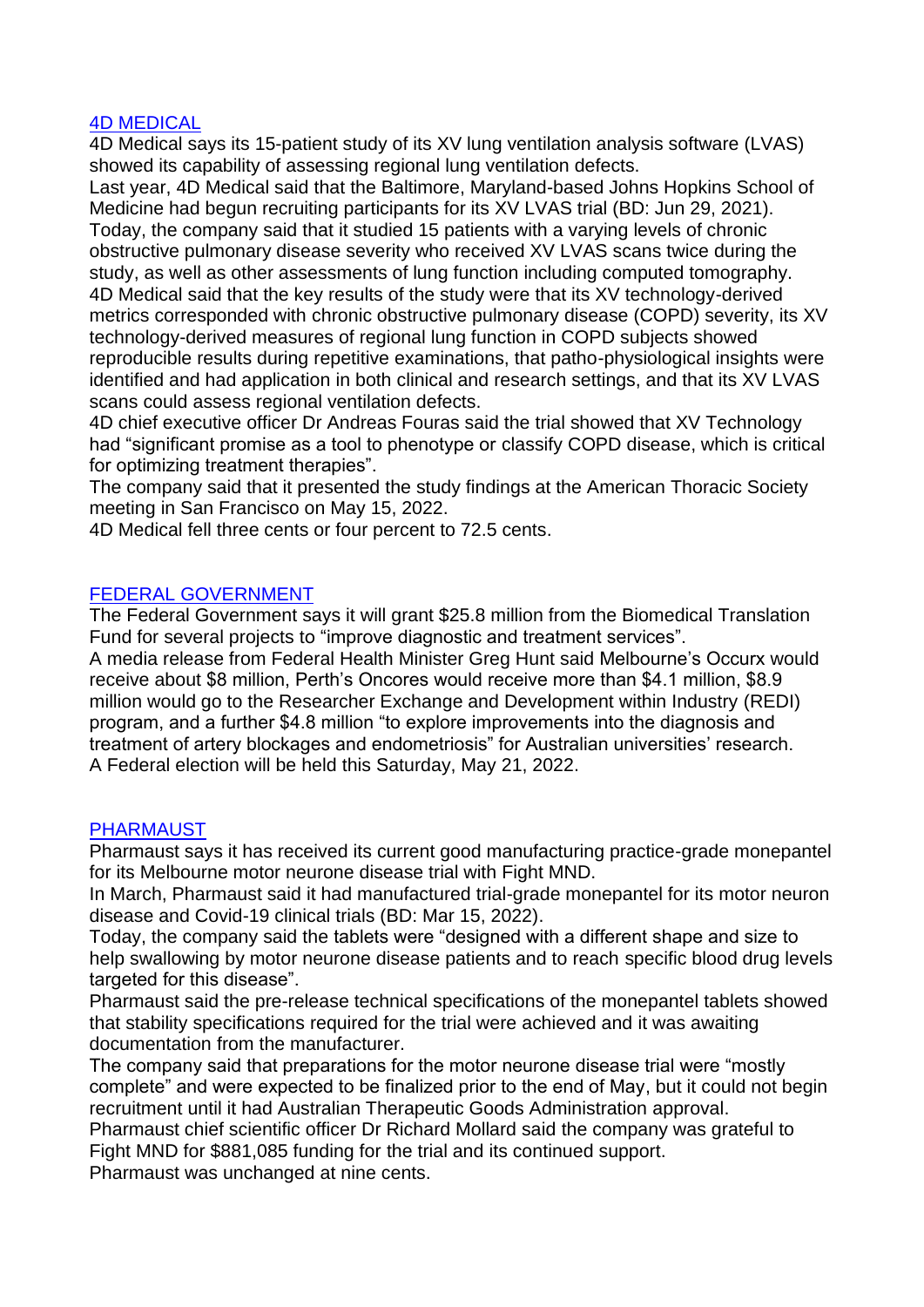# GENETIC TECHNOLOGIES

Genetic Technologies says it will acquire the Brighton, England-based Affinity DNA for GBP555,000 (\$A985,383) on or before May 31, 2022.

Genetic Technologies said that Affinity DNA's revenue came primarily from the online sale of its DNA test kits to customers, which were used for "lifestyle and health and wellbeing tests, and animal testing relating to allergies and tolerances".

The company said that under the terms of the agreement, it would acquire all of Affinity DNA brands and assets for GBP555,000, with a 50 percent upfront payment on completion and, subject to financial milestones, 50 percent on the anniversary of completion.

Genetic Technologies said that it would fund the purchase from its existing cash reserves, and that subject to closing conditions, it anticipated the acquisition to be completed on or before May 31, 2022.

Genetic Technologies chief executive officer Simon Morriss said that "this acquisition is an excellent strategic fit, supporting the ongoing expansion of our testing across our target markets worldwide".

"We are looking forward to working closely with the Affinity DNA team to capitalize on our commercial synergies," Mr Morriss said.

Genetic Technologies was unchanged at 0.3 cents with 7.5 million shares traded.

# **ANALYTICA**

Analytica says the Liberal Party has promises \$4.8 million in matched funding for manufacturing capability if re-elected.

Analytica said that the funding from the Energy Security and Regional Development Plan would go to export development of its Pericoach intra-vaginal device for stress urinary incontinence at its manufacturing facility in Maryborough, Queensland.

The company said the election promise was made by Federal Defence Minister and Member of the House of Representatives (MHR) for Dickson (Queensland) Peter Dutton, MHR for Wide Bay (Queensland) Llew O'Brien, Deputy Prime Minister Barnaby Joyce and MHR for Lyne (New South Wales) Dr David Gillespie.

Analytica said the grant would assist in-house manufacturing capability and technology, export business development, develop customer and clinician support capacity, and develop women's pelvic floor health programs with State and Federal governments.

The company said the manufacturing capability included injection molding, vibration welding and automated production testing and the facility would be "capable of supplying product globally, excluding our China [joint-venture] territories".

Analytica chief executive officer Geoff Daly said that "assisting the development of export markets, developing in-house manufacturing capability, and being less reliant on external parties aligns with the government's goal to bring manufacturing skills back to Australia". Analytica chair Dr Michael Monsour said the new facility would be "the start of a new era in health manufacturing in Wide Bay".

Analytica was unchanged at 0.1 cents.

#### EMVISION MEDICAL DEVICES

Emvision says it has requested a trading halt pending an announcement by regarding "a response to a government media release regarding a grant win by the company". Trading will resume on May 18, 2022 or on an earlier announcement. Emvision last traded down 5.5 cents or 3.1 percent to \$1.73.